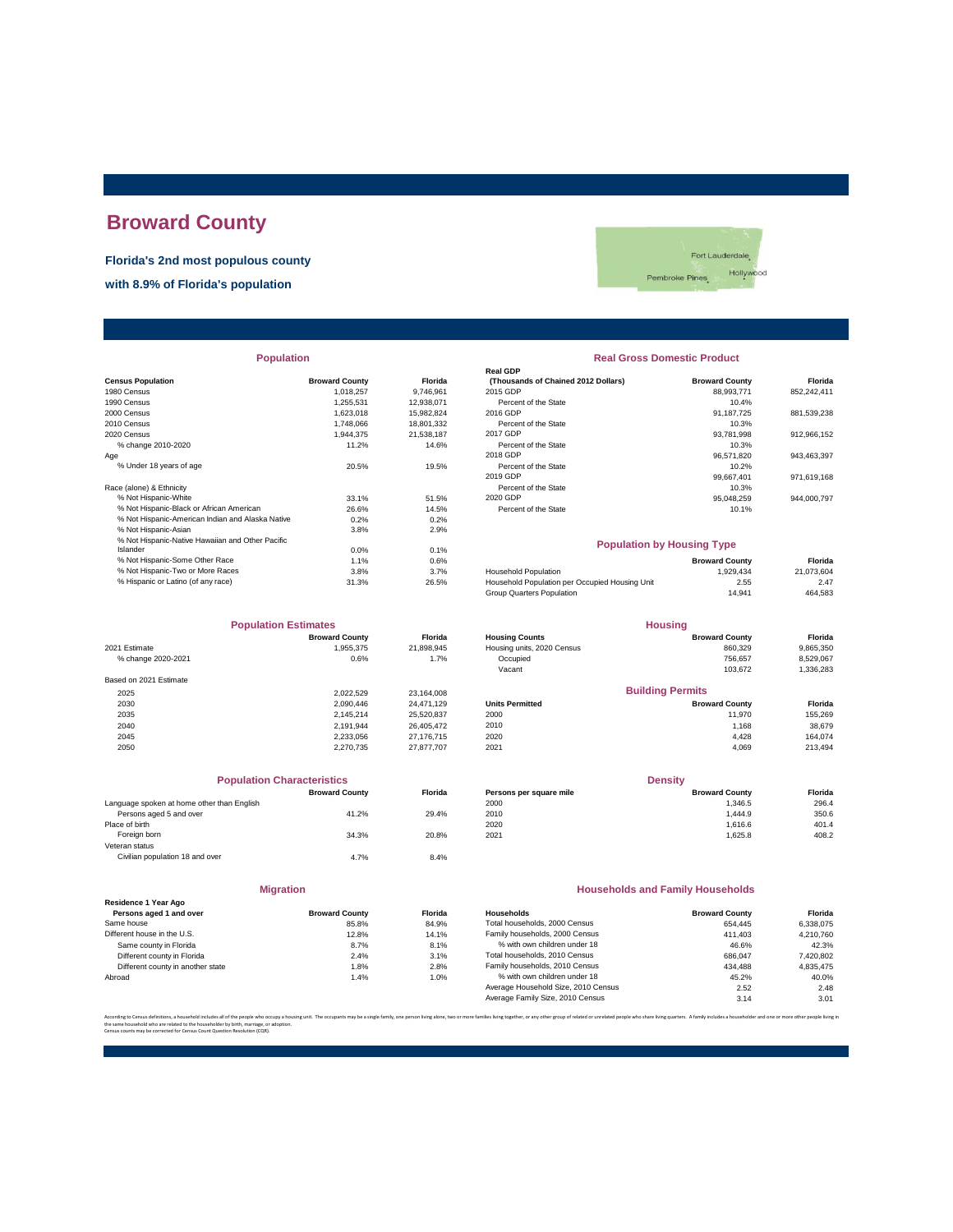## **Broward County**

|                                                                              |                       |                       | <b>Employment and Labor Force</b>                |                       |                      |
|------------------------------------------------------------------------------|-----------------------|-----------------------|--------------------------------------------------|-----------------------|----------------------|
| <b>Establishments</b>                                                        |                       |                       | <b>Establishments</b>                            |                       |                      |
| 2020                                                                         | <b>Broward County</b> | Florida               | % of All Industries, 2020                        | <b>Broward County</b> | Florida              |
| All industries                                                               | 76,180                | 763,854               | All industries                                   | 76,180                | 763,854              |
| Natural Resource & Mining                                                    | 147                   | 5,514                 | Natural Resource & Mining                        | 0.2%                  | 0.7%                 |
| Construction<br>Manufacturing                                                | 6,416<br>2,022        | 77,720<br>21,822      | Construction<br>Manufacturing                    | 8.4%<br>2.7%          | 10.2%<br>2.9%        |
| Trade, Transportation and Utilities                                          | 15,249                | 145.853               | Trade, Transportation and Utilities              | 20.0%                 | 19.1%                |
| Information                                                                  | 1,253                 | 13,437                | Information                                      | 1.6%                  | 1.8%                 |
| <b>Financial Activities</b>                                                  | 8,507                 | 83,911                | <b>Financial Activities</b>                      | 11.2%                 | 11.0%                |
| Professional & Business Services                                             | 20,292                | 187,348               | Professional & Business Services                 | 26.6%                 | 24.5%                |
| Education & Health Services                                                  | 9,233                 | 87,764                | Education & Health Services                      | 12.1%                 | 11.5%                |
| Leisure and Hospitality                                                      | 5,776                 | 61,008                | Leisure and Hospitality                          | 7.6%                  | 8.0%                 |
| <b>Other Services</b>                                                        | 5,921                 | 56,385                | Other Services                                   | 7.8%                  | 7.4%                 |
| Government                                                                   | 307                   | 5,895                 | Government                                       | 0.4%                  | 0.8%                 |
|                                                                              |                       |                       |                                                  |                       |                      |
| <b>Average Annual Employment</b>                                             |                       |                       | <b>Average Annual Wage</b>                       |                       |                      |
| % of All Industries, 2020                                                    | <b>Broward County</b> | Florida               | 2020                                             | <b>Broward County</b> | Florida              |
| All industries                                                               | 767,284               | 8,453,489             | All industries                                   | \$59,009              | \$55,840             |
| Natural Resource & Mining                                                    | 6.2%                  | 0.8%                  | Natural Resource & Mining                        | \$61,654              | \$37,710             |
| Construction                                                                 | 3.5%                  | 6.7%                  | Construction                                     | \$61,402              | \$55,840             |
| Manufacturing                                                                | 23.0%                 | 4.5%                  | Manufacturing                                    | \$55,638              | \$66,738             |
| Trade, Transportation and Utilities                                          | 2.2%                  | 20.6%                 | Trade, Transportation and Utilities              | \$115,894             | \$49,342             |
| Information                                                                  | 7.7%                  | 1.5%                  | Information                                      | \$80,862              | \$93,360             |
| <b>Financial Activities</b>                                                  | 17.3%                 | 6.9%                  | <b>Financial Activities</b>                      | \$66,988              | \$84,295             |
| Professional & Business Services                                             | 13.6%                 | 16.1%                 | Professional & Business Services                 | \$56,032              | \$68,218             |
| Education & Health Services                                                  | 9.8%                  | 15.3%                 | Education & Health Services                      | \$25,999              | \$55,099             |
| Leisure and Hospitality                                                      | 3.2%                  | 11.9%                 | Leisure and Hospitality<br>Other Services        | \$39,406              | \$27,694             |
| <b>Other Services</b><br>Government                                          | 0.1%<br>13.3%         | 3.0%<br>12.5%         | Government                                       | \$45,458<br>\$63,149  | \$41,131<br>\$58,821 |
| Industries may not add to the total due to confidentiality and unclassified. |                       |                       |                                                  |                       |                      |
|                                                                              |                       |                       |                                                  |                       |                      |
| Labor Force as Percent of Population                                         |                       |                       |                                                  |                       |                      |
| Aged 18 and Older                                                            | <b>Broward County</b> | Florida               | <b>Unemployment Rate</b>                         | <b>Broward County</b> | Florida              |
| 2000                                                                         | 69.6%                 | 64.2%                 | 2000                                             | 3.7%                  | 3.8%                 |
| 2010                                                                         | 68.5%                 | 61.8%                 | 2010                                             | 9.8%                  | 10.8%                |
| 2020                                                                         | 66.9%                 | 58.6%                 | 2020                                             | 9.6%                  | 8.2%                 |
| 2021                                                                         | 67.0%                 | 59.0%                 | 2021                                             | 4.9%                  | 4.6%                 |
|                                                                              |                       |                       |                                                  |                       |                      |
|                                                                              |                       |                       | <b>Income and Financial Health</b>               |                       |                      |
| Personal Income (\$000s)                                                     | <b>Broward County</b> | Florida               | Per Capita Personal Income                       | <b>Broward County</b> | Florida              |
| 2000                                                                         | \$51,081,322          | \$472,851,789         | 2000                                             | \$31,327              | \$29,466             |
| 2010                                                                         | \$72,139,286          | \$732,457,478         | 2010                                             | \$41,156              | \$38,865             |
| 2011                                                                         | \$74,798,165          | \$771,409,454         | 2011                                             | \$41,855              | \$40,482             |
| % change 2010-11                                                             | 3.7%                  | 5.3%                  | % change 2010-11                                 | 1.7%                  | 4.2%                 |
| 2012                                                                         | \$76,900,409          | \$800,551,723         | 2012                                             | \$42,382              | \$41,475             |
| % change 2011-12                                                             | 2.8%                  | 3.8%                  | % change 2011-12                                 | 1.3%                  | 2.5%                 |
| 2013                                                                         | \$75,934,513          | \$802,975,701         | 2013                                             | \$41,339              | \$41,069             |
| % change 2012-13                                                             | $-1.3%$               | 0.3%                  | % change 2012-13                                 | $-2.5%$               | $-1.0%$              |
| 2014                                                                         | \$81,067,747          | \$861,412,339         | 2014                                             | \$43,555              | \$43,388             |
| % change 2013-14                                                             | 6.8%                  | 7.3%                  | % change 2013-14                                 | 5.4%                  | 5.6%                 |
| 2015                                                                         | \$87,258,845          | \$919,834,894         | 2015                                             | \$46,280              | \$45,493             |
| % change 2014-15                                                             | 7.6%                  | 6.8%                  | % change 2014-15                                 | 6.3%                  | 4.9%                 |
| 2016                                                                         | \$89,288,273          | \$954,069,719         | 2016                                             | \$46,655              | \$46,253             |
| % change 2015-16                                                             | 2.3%                  | 3.7%                  | % change 2015-16                                 | 0.8%                  | 1.7%                 |
| 2017                                                                         | \$93,747,706          | \$1,023,131,116       | 2017                                             | \$48,425              | \$48,774             |
| % change 2016-17                                                             | 5.0%                  | 7.2%                  | % change 2016-17                                 | 3.8%                  | 5.5%                 |
| 2018                                                                         | \$98,295,320          | \$1,087,188,628       | 2018                                             | \$50,458              | \$51,150             |
| % change 2017-18                                                             | 4.9%                  | 6.3%                  | % change 2017-18                                 | 4.2%                  | 4.9%                 |
| 2019                                                                         | \$103,374,985         | \$1,139,799,293       | 2019                                             | \$52,864              | \$53,034             |
| % change 2018-19                                                             | 5.2%                  | 4.8%                  | % change 2018-19                                 | 4.8%                  | 3.7%                 |
| 2020                                                                         | \$109,473,926         | \$1,209,995,921       | 2020                                             | \$55,908              | \$55,675             |
| % change 2019-20                                                             | 5.9%                  | 6.2%                  | % change 2019-20                                 | 5.8%                  | 5.0%                 |
|                                                                              |                       |                       |                                                  |                       |                      |
| Earnings by Place of Work (\$000s)                                           |                       |                       | <b>Median Income</b>                             |                       |                      |
| 2000                                                                         | \$30,884,485          | \$308,751,767         | Median Household Income                          | \$60,922              | \$57,703             |
| 2010                                                                         | \$46,305,864          | \$438,983,914         | Median Family Income                             | \$73,430              | \$69,670             |
| 2011                                                                         | \$46,968,617          | \$450,498,606         |                                                  |                       |                      |
| % change 2010-11                                                             | 1.4%                  | 2.6%                  | Percent in Poverty, 2020                         |                       |                      |
| 2012                                                                         | \$48,187,052          | \$468,410,475         | All ages in poverty                              | 11.0%                 | 12.4%                |
| % change 2011-12                                                             | 2.6%                  | 4.0%                  | Under age 18 in poverty                          | 14.1%                 | 17.2%                |
| 2013                                                                         | \$48,810,563          | \$482,898,301         | Related children age 5-17 in families in poverty | 13.8%                 | 16.5%                |
| % change 2012-13                                                             | 1.3%                  | 3.1%                  |                                                  |                       |                      |
| 2014                                                                         | \$52,247,321          | \$512,375,290         | <b>Personal Bankruptcy Filing Rate</b>           |                       |                      |
| % change 2013-14                                                             | 7.0%                  | 6.1%                  | (per 1,000 population)                           | <b>Broward County</b> | Florida              |
| 2015                                                                         | \$55,547,672          | \$544,408,719         | 12-Month Period Ending December 31, 2020         | 1.80                  | 1.66                 |
| % change 2014-15                                                             | 6.3%                  | 6.3%                  | 12-Month Period Ending December 31, 2021         | 1.53                  | 1.38                 |
| 2016                                                                         | \$57,552,212          | \$569,769,284         | State Rank                                       | 7                     | <b>NA</b>            |
| % change 2015-16                                                             | 3.6%                  | 4.7%                  | NonBusiness Chapter 7 & Chapter 13               |                       |                      |
| 2017<br>% change 2016-17                                                     | \$60,388,007          | \$603,668,170         | Workers Aged 16 and Over                         |                       |                      |
|                                                                              | 4.9%                  | 5.9%                  | Place of Work in Florida                         | <b>Broward County</b> | Florida              |
| 2018<br>% change 2017-18                                                     | \$63,679,977          | \$639,620,451         | Worked outside county of residence               |                       |                      |
| 2019                                                                         | 5.5%<br>\$67,137,247  | 6.0%<br>\$671,553,148 | Travel Time to Work                              | 22.0%                 | 18.1%                |
| % change 2018-19                                                             |                       |                       |                                                  |                       |                      |
| 2020                                                                         | 5.4%                  | 5.0%                  | Mean travel time to work (minutes)               | 28.9                  | 27.9                 |
| % change 2019-20                                                             | \$68,192,652<br>1.6%  | \$688,764,753<br>2.6% |                                                  |                       |                      |
|                                                                              |                       |                       |                                                  |                       |                      |